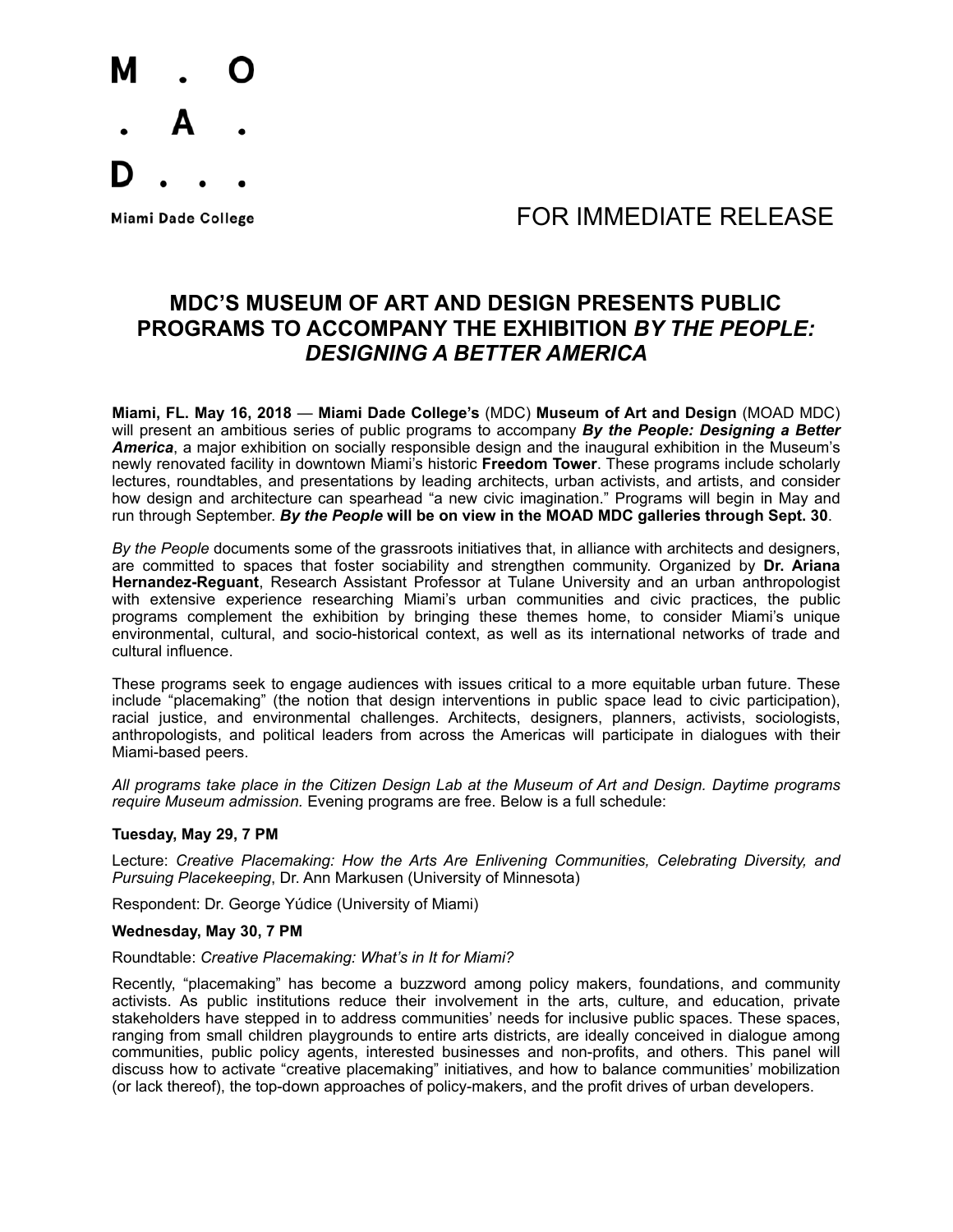

## Miami Dade College The Second Lease College College The Second Lease FOR IMMEDIATE RELEASE

Panelists: Dr. Ann Markusen (University of Minnesota), Victoria Rogers (Knight Foundation), Roberto Rovira (Florida International University).

Moderator: Dr. Ariana Hernandez-Reguant (Tulane University)

#### **Saturday, June 9, 4 p.m.**

Presentation: Sam Van Leer (Urban Paradise Guild)

#### **Friday, June 15, 7 p.m.**

Roundtable: *Race and Urban Space: Overcoming Inequality in Miami* 

What can architecture and urban planning do to mitigate racial inequality? Do we still believe that residential racial integration is the solution? Miami's lines of racial segregation have barely moved since the Civil Rights movement. On the one hand, incoming immigrants settled in neighborhoods according to preexisting demographics, while residential programs crafted in the aftermath of the 1968 Fair Housing Act to promote integration were increasingly defunded. On the other, new infrastructure projects, along with real estate interests, reconfigured the city's geography in some areas. As a result, black neighborhoods experienced a decline. How can new "placemaking" initiatives, largely spearheaded by communities and the nonprofit sector, contribute to overcoming inequality?

Panelists: Shekeria Brown (South Florida Development Coalition), Neil Hall (Overtown's Urban Collective/ Arts Africa), Dr. Willie Logan (Opa Locka Community Development Corp.), Dr. Moses Shumow (Florida International University)

Moderator: Professor Robin Bachin (University of Miami)

#### **Thursday, July 19, 7 p.m.**

Exhibition tour and Q&A: Cynthia Smith (Cooper-Hewitt, Smithsonian Design Museum, Curator of *By the People: Designing a Better America*)

#### **Saturday, Aug. 25, 4 p.m.**

Presentation: Tony García (Street Plans Collaborative)

#### **Wednesday, Sept. 12, 7 p.m.**

Lecture: *Follow the Carbon: Climate Change, Housing Struggles, and the Reinvention of the Built Environment*, Professor Daniel Aldana Cohen (University of Pennsylvania)

#### **Thursday, Sept. 13, 7 p.m.**

#### Roundtable: *Naturing the City: Toward Sustainable Communities and Resilient Infrastructure*

Disasters, such as hurricanes, as well as the doom of climate change and sea level rise have fostered new thinking about urban planning, particularly in cities like Miami, Houston and New Orleans. There is a growing awareness that rebuilding must be sustainable in the long term in order to protect communities from dislocation and, ultimately, destruction. This panel includes practitioners and thinkers who are at the cutting edge of this booming field in various cities, as well as local Miami leaders. The goal of the roundtable is to exchange experiences and together envision the ideal city in the era of sea-level rise and climate instability.

Panelists: Dr. Daniel Aldana Cohen (University of Pennsylvania), Reverend Houston Cypress (Love the Everglades Movement), Joe Meppelink (Metalab Studio), Mayor Philip Stoddard (City of South Miami), Susanne Torriente (City of Miami Beach)

Moderator: Dr. Marilys Nepomechie (Florida International University School of Architecture)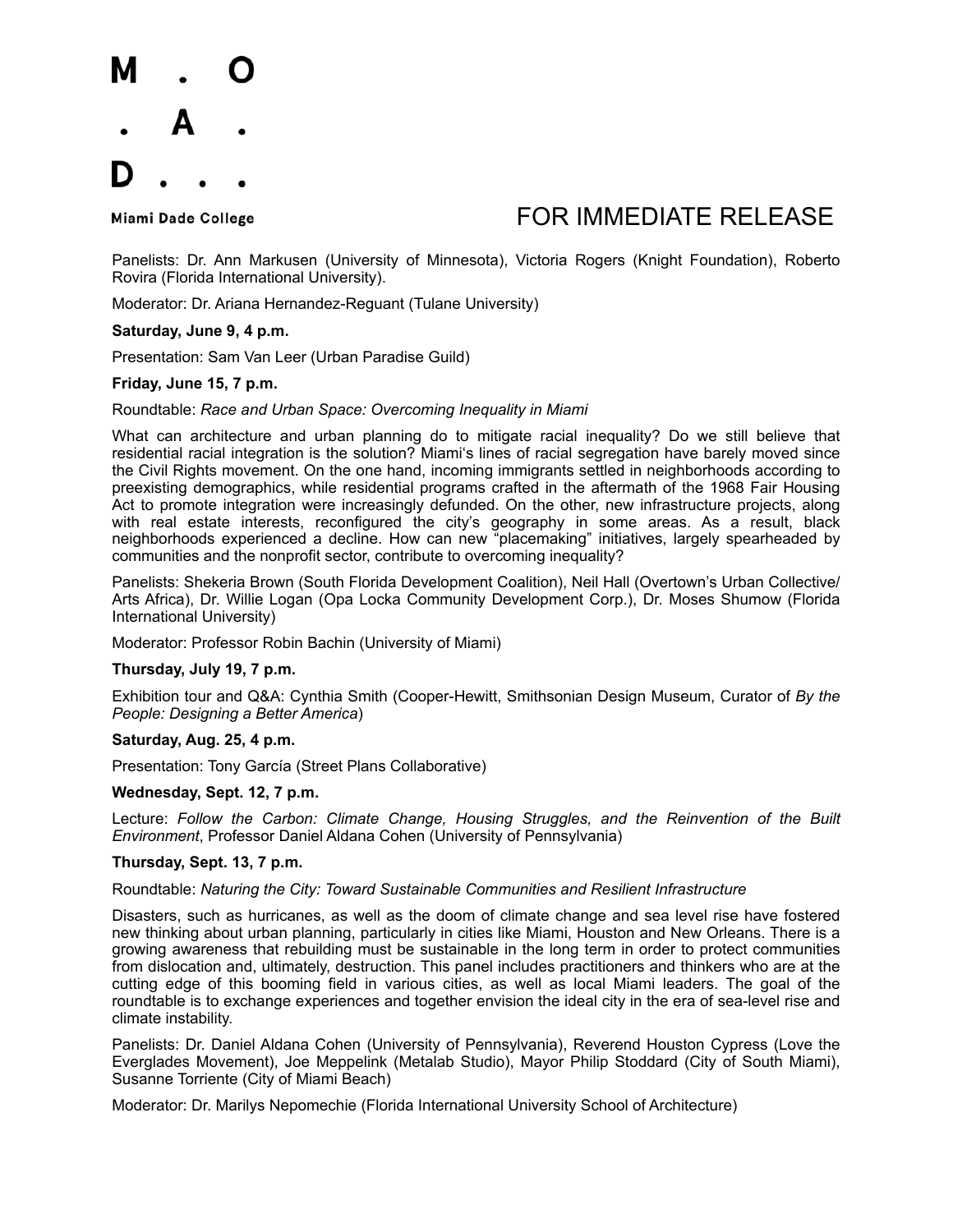

# Miami Dade College The College College College The College The Second FOR IMMEDIATE RELEASE

### **Friday, Sept. 14, 7 p.m.**

Presentation: Joe Meppelink (Metalab Studio)

### **Tuesday, Sept. 25, 7 p.m.**

Lecture: *Cities for Whom: Social Inequalities and Urban Planning in Latin America*, Lorena Zárate (Habitat International Coalition)

#### **Wednesday, Sept. 26, 7 p.m.**

Roundtable: *The Politics of Public Space in Latin America*

This panel will consider cutting-edge urban initiatives in various Latin American cities, and the two paths they suggest to neighborhood revitalization through urban design. One is the vision of elected officials such as mayors, and the other emerges from grassroots activism. Cities like Medellin, Caracas, and Mexico City have been at the forefront of new initiatives in formerly underserved communities. A discussion of these projects will serve as a base for future choices Miami could consider.

Panelists: Alejandro Haiek (LAB PRO FAB, Venezuela), Jorge Pérez Jaramillo (Santo Tomás University, Medellin, Colombia), Lorena Zárate (Hábitat International Coalition)

Moderator: Dr. Sonia Chao (University of Miami)

#### **Thursday, Sept. 27, 7 p.m.**

Presentation: Jorge Perez Jaramillo (Universidad de Santo Tomás, Medellin, Colombia)

#### **Friday, Sept. 28, 7 p.m.**

Presentation: Alejandro Haiek (Lab Pro Fab, Venezuela)

*By the People: Designing a Better America* was organized by the Cooper Hewitt, Smithsonian American Design Museum, and curated by Cynthia E. Smith. *The Citizen Design Lab* is an extension of *By the People: Designing a Better America*, and its activities are inspired by the GRAY AREA project and developed in partnership with ISA-Interface Studio Architects. The presentation of this exhibition at the Museum of Art and Design, Miami Dade College, is made possible by the generous support of the Miami-Dade County Department of Cultural Affairs and the Cultural Affairs Council, the Miami-Dade County Mayor and Board of County Commissioners and by the State of Florida, Department of State, Division of Cultural Affairs and the Florida Council on Arts and Culture.

**WHAT:** *By the People: Designing a Better America* Public Programs

**WHEN:** Tuesday, May 29, 2018, through Friday, September 28, 2018

**WHERE:** MDC's Freedom Tower 600 Biscayne Boulevard

**Hours** are Wednesday, Thursdays, Fridays and Sundays 1- 6 p.m., Saturdays 1-8 p.m.

#### **Public programing is free and open to the public**

**Museum admission:** \$12 adults; \$8 seniors and military; \$5 students (13–17) and college students (with valid ID); free for MOAD MDC members, MDC students, faculty, and staff, and children 12 and under. Accessibility challenges: please call (305) 237-7710 for details.